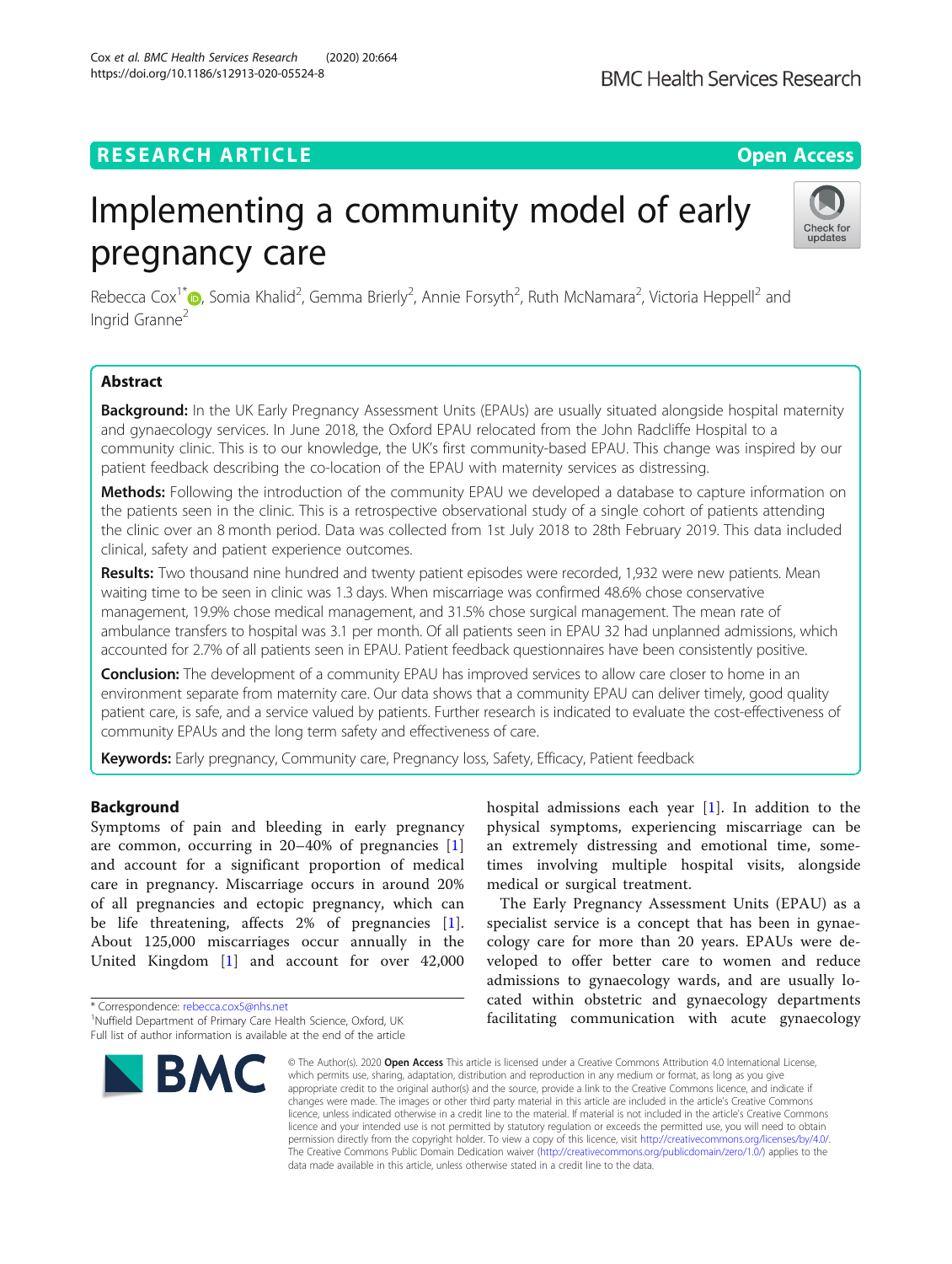care. International evidence from Canada and Australia has shown that EPAUs facilitate reduced length of stay in A&E, reduced hospital admissions, and reduced unplanned admissions [[2](#page-6-0), [3](#page-6-0)].

Due to this co-location with obstetric and gynaecology services patients attending the EPAU will very commonly come into contact with pregnant antenatal patients in order to access the EPAU, despite themselves losing their pregnancy. Unsurprisingly, a common feature of patient complaints, blogs and forums is that this colocalisation lacks sensitivity and compassion and can significantly heighten the stress of their situation . There is a large variation in the way EPAU services run across the UK, with differences in levels of care, accessibility and staffing. The VESPA study [[4\]](#page-6-0), is currently being conducted to investigate these variations and their effects on clinical, service and patient-centred outcomes [\[4](#page-6-0)].

In June 2018, Oxford EPAU relocated from the John Radcliffe Hospital to a community clinic: to our knowledge the UK's first community-based EPAU. This change was inspired firstly by local patient feedback describing co-location of an EPAU with maternity services as problematic. Secondly, the move is in keeping with the NHS 5-Year Forward View, advocating extending care outside of hospital to allow easier access for patients and relieve the pressures on acute hospitals. Patients and other stakeholders were integral to the service development and implementation of the clinic.

This relocation was made possible by technological advances and developing a highly trained specialist core nursing team. The use of point of care blood HCG testing, facilitated rapid clinical decision making in the management of pregnancy of unknown location (where a patient has a positive pregnancy test but there is no evidence of an intra or extra uterine pregnancy on ultrasound) without the need for a hospital laboratory in the majority of cases. The development of electronic patient records means that clinical notes can be accessed in the community or within the hospital setting, should they be required, to allow seamless patient care.

The community clinic has been operating for 1 year, running a service that provides care for pregnant women who experience problems in early pregnancy up to 16 weeks gestation. Patients can self-refer to the clinic, receive ultrasound scans, and the subsequent necessary care without going to hospital. In cases requiring urgent hospital admission the ambulance service is utilised. In developing new services such as a community EPAU it is essential to ensure and demonstrate that the service is safe, effective, and acceptable to patients.

# **Methods**

# Aims

- To assess the clinical performance, safety, and patient feedback of the Oxford Community EPAU in key outcomes:
- Clinical outcomes: referral rate to hospital, patients receiving conservative management of miscarriage, ruptured ectopic pregnancies, negative ectopic laparoscopies, unplanned admissions to hospital.
- Safety outcomes: unplanned admissions to hospital and the number of ambulance transfers to hospital.
- Patient experience outcomes: patient feedback in quality of care, overall experience, nursing care, and environment.

# Design

This study is an observational study of a single cohort of patients attending the Oxford Community EPAU. It includes a eight-month retrospective review of fully anonymised clinical and safety data collected from the clinic, from the 1st July 2018 to 28th February 2019. Prospective patient feedback data was collected in surveys given to patients from this period.

# Location

The clinic is a NHS Early Pregnancy Assessment clinic located in the community in Oxford, UK.

# **Participants**

The study included all patients who were less that 16 weeks gestation who had attended the clinic between these dates. Common reasons that patients attend the clinic are pain or bleeding in early pregnancy. Patients could self-refer into the clinic, be referred by A&E, or by their GP. The study included patients who were attending for follow-up appointments and repeat ultrasound scans. Patients who attended the clinic then were admitted to hospital were followed up through hospital records.

# Data collection

All patients who attend the Oxford EPAU are prospectively recorded in a database. This anonymised database records reasons for referral, symptoms, investigation results and clinical outcomes. This database was reviewed retrospectively to identify and record the clinical outcomes of this study. Table [1](#page-2-0) shows the list of variables collected and the sources. Data was collected on patient demographics, gestation, presenting symptoms, diagnosis, clinical management, referral source, referral numbers, unplanned admissions, ambulance transfers, and adverse events.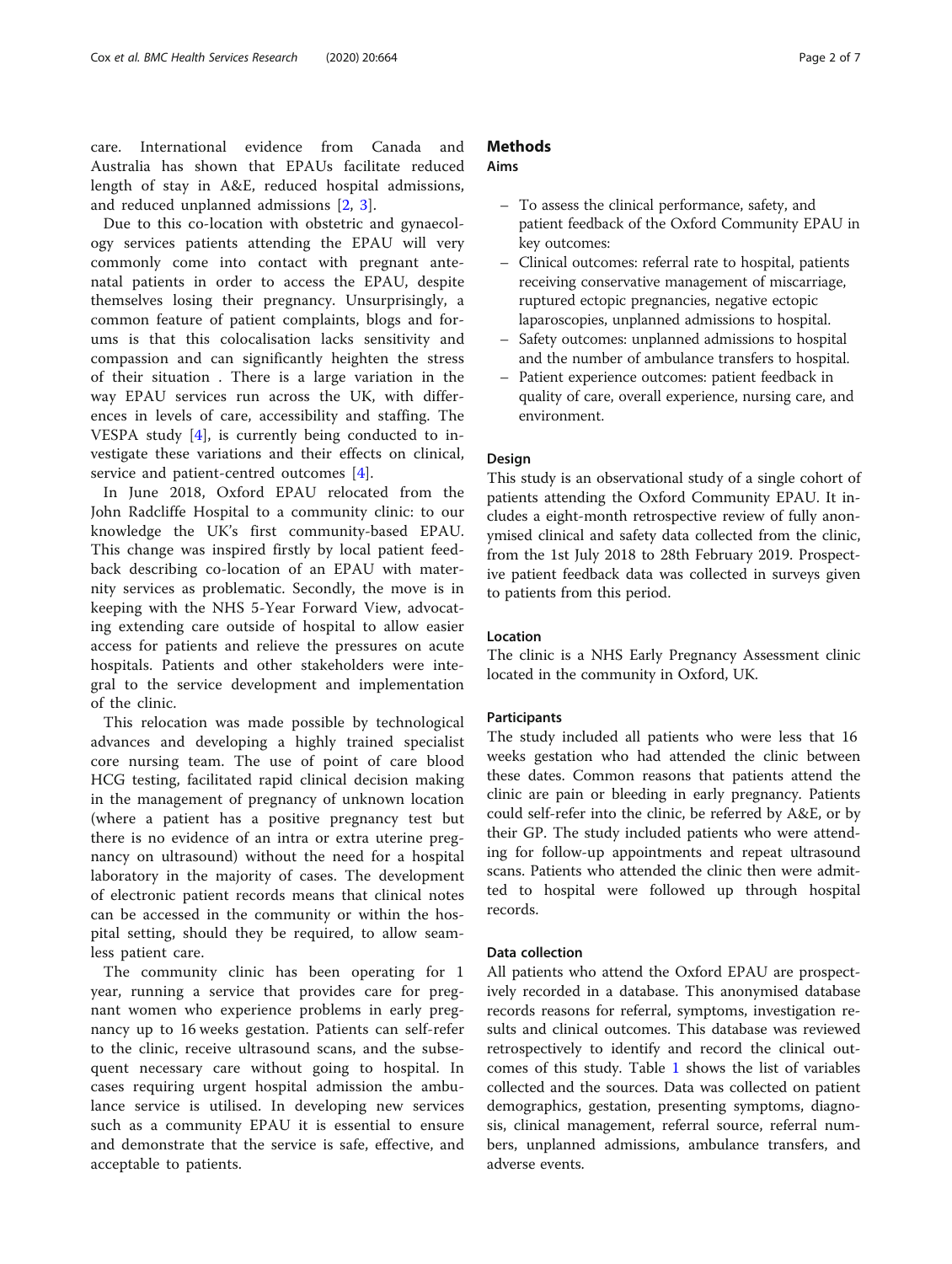# <span id="page-2-0"></span>Table 1 Data collected and sources

| Data                                                                                          | Source                                                                                   |
|-----------------------------------------------------------------------------------------------|------------------------------------------------------------------------------------------|
| Patient demographic data                                                                      | EPAU database                                                                            |
| Gestation                                                                                     | FPAU database                                                                            |
| Presenting symptoms                                                                           | EPAU database                                                                            |
| Referral source                                                                               | EPAU database                                                                            |
| New patient episode or review                                                                 | EPAU database                                                                            |
| Diagnosis                                                                                     | FPAU database                                                                            |
| Management                                                                                    | EPAU database                                                                            |
| Ectopic patient data inc. diagnosis, ultrasound results,<br>management, and surgical results. | Electronic patient record, electronic ultrasound<br>records, electronic surgical records |
| Referral to inpatient gynaecology ward                                                        | FPAU database                                                                            |
| Ambulance transfers                                                                           | Serious event folder, South Central Ambulance                                            |
| Unplanned admission data                                                                      | Gynaecology ward database                                                                |
| Adverse patient outcomes                                                                      | Clinical governance records                                                              |
|                                                                                               |                                                                                          |

Patient feedback was collected through a self-designed paper survey that was given to patients in the unit (additional file [1](#page-6-0)). The survey contained 13 questions, 11 of which were on a numerical rating scale, with 2 free-text feedback questions. The survey was designed to capture information on experience, staff, environment, and quality of care. Every patient who attended the clinic was given the opportunity to do the questionnaire, which was completed in the clinic and put in a sealed box at the reception desk. The surveys were then added to a database by the EPAU nursing team.

# Bias

This is an observational study using a single cohort of patients for clinical performance and safety. All new patients who came to the clinic were included and the data for all patients was analysed by the same researcher anonymously. For the comparison of patient feedback between hospital and community, data was collected anonymously using the same questionnaire placed by the patient into a feedback box, and assessed anonymously by one researcher.

# Statistical analysis

Descriptive analysis of the data collected from the clinic was performed using Microsoft Excel to assess the outcomes investigated. There were no concerns regarding missing data as all data was available from the clinic.

# Results

Over the 8 month period from 1st July 2018 to 28th February 2019 2920 patient episodes were recorded, including patients attending as initial new referrals and follow up appointments. One thousand nine hundred thirtytwo of these episodes were new patients and 988 were returning patient episodes.

The mean age of patients presenting to the clinic was 31.1 years (range of 13 to 51 years).

The mean gestation of pregnancy gestation was 8.1 weeks (range 4–16 weeks).

# Waiting time

The mean waiting time from referral to being seen for an appointment in clinic was 1.3 days (range 0–14). Patients were seen on the same day for urgent referrals, and the longest wait times were 2 weeks to comply with clinic protocols for some patients requiring repeat scans.

# Referral source

Referrals were classified into self, GP, A&E, and gynaecology ward referrals. 58.8% of referrals were self- referrals by patients. GPs made 20.3% of referrals, the hospital gynaecology ward referred 7.5%, and A&E made 3.8% of referrals. Other sources contributed 9.6% of referrals, which were from midwives, antenatal radiology clinic, and from local termination and fertility services.

# Presentation

The commonest initial presentation to EPAU was with bleeding 43.5%, with pain 19.8%, both bleeding and pain 22.5, and 14.2% for other reasons such as previous ectopic pregnancy.

# Referrals from EPAU clinic to hospital

Data was collected on the number of patients referred onwards from the EPAU into hospital. During the 8 month period a total of 113 patients were referred into hospital. Reasons for further referral were suspected ectopic pregnancy, diagnosed ectopic, heavy bleeding, severe pain, molar pregnancy, and for the management of retained products of conception (see Additional file [2](#page-6-0)). One patient was referred for urgent removal of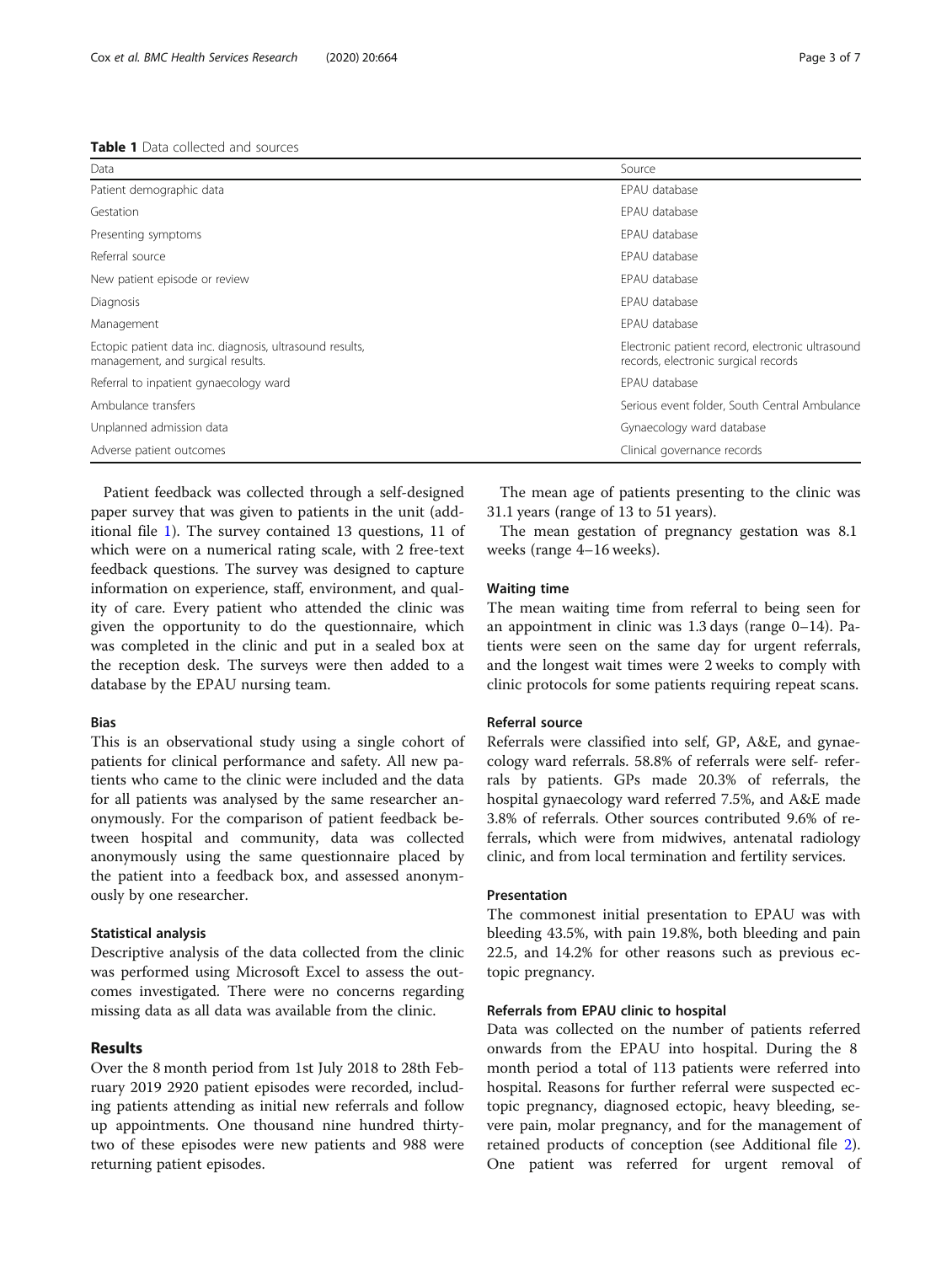intrauterine coil. Elective referrals for surgical management are not included in this data.

# Diagnosis

Following clinic attendance 72.2% ( $n = 1045$ ) of patients were diagnosed with a viable intrauterine pregnancy. 389  $(n = 389)$  miscarriages were diagnosed, of these 84.1%  $(n =$ 327) were missed or incomplete miscarriages, 15.9% ( $n =$ 62) were complete miscarriages (see Additional file [3\)](#page-6-0).

# Management of confirmed miscarriage

We reviewed each diagnosed miscarriage from the EPAU to find out what type of management the patient chose after the initial diagnosis.  $48.6\%$  ( $n = 159$ ) chose to have conservative management,  $19.9\%$  ( $n = 65$ ) chose medical management, and 31.5% ( $n = 103$ ) chose surgical management.

# Ambulance transfers

During July 2018 to February 2019 there were 25 ambulance transfers from EPAU to the John Radcliffe Hospital. The mean rate of transfers per month was 3.1 (range 0– 10). The highest figure of ten was found in July 2018, the first month of the community clinic, then falls to a steady state between one and four per month (Fig. 1).

Six patients were transferred because a ruptured ectopic pregnancy was diagnosed on ultrasound. Four stable patients with suspected ectopic pregnancies or bleeding were transferred by ambulance as they were alone with no transport to get to hospital. Eight patients were transferred due to ectopic or suspected ectopic diagnosis. Seven patients were transferred for heavy bleeding or collapse with a diagnosis of miscarriage or PUL. These figures exclude stable ectopic patients as the

ambulance transfer protocol allows them to be driven to hospital if accompanied.

# Unplanned admissions

Unplanned admission of patients seen in the community EPAU was collected for the months December 2018–April 2019. During this time there were 32 admissions to gynaecology ward of patients who had been seen or in contact with EPAU and had either self referred to the ward or attended via A&E. These account for 2.7% of all patients seen in EPAU during this time period. Three referrals were self referrals, two were from GPs, and one was from paramedics, the remaining 24 were from A&E. 23 (71.8%) of the patients were patients seen in EPAU and then developed worsening symptoms of pain and bleeding so attended A&E or the gynaecology ward. Three patients booked appointments for EPAU but attended A&E/gynaecology ward due to symptoms before appointment. Two patients were referred to secondary care by their GP after the patient spoke to EPAU. Ten patients who had not been to the EPAU presented to A&E during this time period with an ectopic pregnancy.

# Ectopic pregnancy outcomes

Fifty eight patients had ultrasonographically confirmed or suspected ectopic pregnancies out of 1932 new patients (3%). Seventeen of these patients were managed conservatively (BHCG< 1000), of those five went on to have surgical management of non-ruptured ectopic pregnancies (Fig. [2\)](#page-4-0).

Five patients who met local guidelines for medical management were treated with methotrexate. Two of these patients went on to have surgical management-

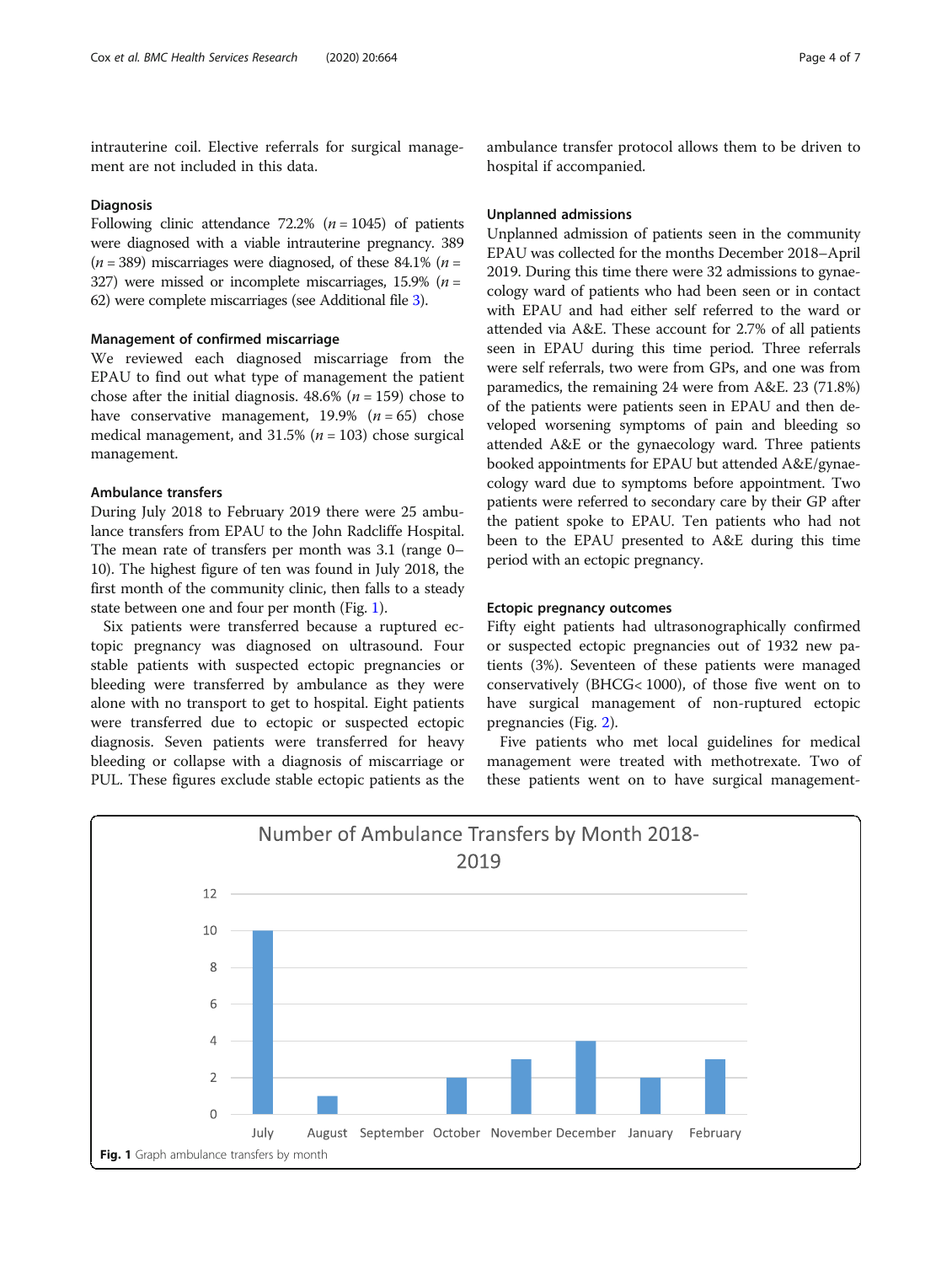<span id="page-4-0"></span>

one of which was a suspected ectopic and operated on out of hours.

Twenty seven patients were managed surgically with laparoscopic salpingectomy once confirmed. One patient had a negative laparoscopy (3.7%).

Eight patients had no evidence of intrauterine or extrauterine pregnancy on ultrasound scan, but based on clinical symptoms went on to have laparoscopy. Three of these patients had a negative laparoscopy.

# Patient feedback data

Eighty five patient feedback surveys were collected in the year that the new clinic opened. We also collected 40 surveys from the hospital based EPAU clinic prior to moving location. In the community clinic quality of care rated excellent increased from 60 to 89%, emotional support rated excellent improved from 50 to 74.7%, and overall experience rated excellent improved from 57.5 to 81.7%. The average waiting time improved from 65% seen within 1–2 days and none seen same day, to 70.7% seen in 1–2 days and 9.8% seen same day.

# Discussion

# Effectiveness of the clinic

The NHS 5 year forward view advocates care closer to home, which this clinic aims to provide. The average waiting time to be seen in clinic was 1.3 days, reflecting patients being seen in a timely manner. More than half of patients (58.8%) were self-referrals, increasing access to clinic. The most common reason for referral was bleeding in early pregnancy. Of the patients attending the clinic 72.2% were viable intrauterine pregnancies. From the miscarriage group 84.1% were missed or

incomplete miscarriages, 15.9% were complete miscarriages. First choice of management of miscarriage was most commonly conservative management 48.6%, followed by 31.5% choosing surgical management and 19.9% choosing medical management. The high percentage of conservative management reflects the role of the specialist nursing team, bedside technology with electronic patient records and point of care testing encourages patients to feel comfortable in the community, avoiding the need for hospital management. NICE 2019 recommends conservative management as first choice for first trimester miscarriages [[5\]](#page-6-0). The 2006 MIST trial showed that expectant or medical management of miscarriage produced significantly more unplanned hospital admissions compared to surgical management  $[6]$  $[6]$ , however the emotional wellbeing and impact of personal choice on management are important factors when designing services. Our service offering medical and expectant management has shown excellent patient feedback and a majority of patients choosing expectant care.

Three studies have shown the introduction of an EPAU resulted in a shorter length of stay in both emergency departments [\[3](#page-6-0)] and outpatient clinics [\[2](#page-6-0)], a reduction in the proportion of women requiring hospital admission  $\begin{bmatrix} 2, 3 \end{bmatrix}$  $\begin{bmatrix} 2, 3 \end{bmatrix}$  $\begin{bmatrix} 2, 3 \end{bmatrix}$  $\begin{bmatrix} 2, 3 \end{bmatrix}$  $\begin{bmatrix} 2, 3 \end{bmatrix}$  and a reduction in the number of women representing to health services [\[3](#page-6-0)]. Our review has shown low numbers of unplanned admissions and very few ambulance transfers when required to secondary care.

From the patient feedback data collected, patients consistently rated the community clinic higher than the previous hospital clinic, covering areas such as quality of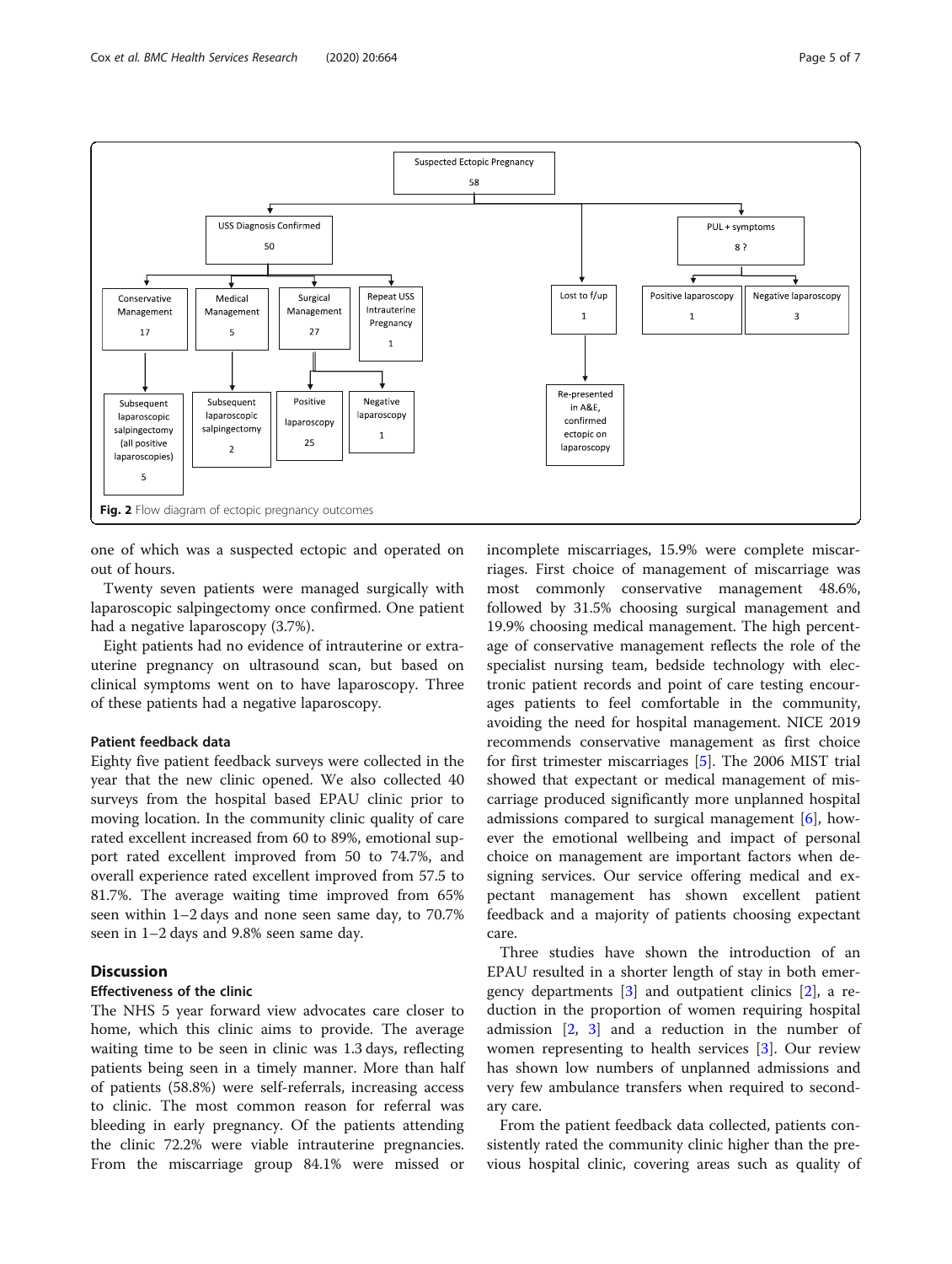care, environment, staff and emotional support. A 2009 UK study found that over 80% of women rated their satisfaction with privacy, dignity, and care as excellent [\[7](#page-6-0)]. There is minimal published data on this area in EPAUs, but our results are very positive.

Patients were directly triaged on the telephone from self-referral by a senior nurse, who could appropriately decide if the patient met criteria to come to the EPAU or direct referral to hospital. The low numbers of referrals to A&E indicate this triage is likely effective. From the ectopic pregnancy data the majority of patients received surgical management. From this group of patients there was a low negative laparoscopy rate of one patient, a rate of 3.7%, compared to a rate of 6% in a 2016 study [[8\]](#page-6-0). There is little existing data on negative laparoscopic rates, but it is reassuring to find that our rate is lower than the existing literature. Three patients had negative laparoscopies but these were investigative procedures due to clinical findings with a background of miscarriage or pregnancy of unknown location. From the group of ectopic pregnancies managed conservatively or medically, 6 went on to have surgical treatment, a rate of 31.6%.

# Safety of clinic

The clinic provides highly trained nurse sonographers and nursing staff who have received skills, drills and human factors training. During the eight months of data collection 25 ambulance transfers were made from the clinic to the John Radcliffe hospital, four of these were for patients who had no transport themselves, and the remaining patients were all due to medical emergency such as being haemodynamically unstable, bleeding, pain, faint, or ruptured ectopic. The use of ambulance transfers was decided based on rigid criteria for patient safety based on the ectopic pregnancy protocol established in the clinic. The typical cost of an ambulance transfer is approximately £250. The first month working in the new community setting there were 10 transfers, however this reduced to 1–4 per month as staff became more confident in assessment. The low number of transfers per month reflects the appropriate triage of the nursing team upon referral, patients with significant pain, heavy bleeding would be triaged to secondary care. Emergency admissions to hospital from EPAU made up only 1.8% of patients seen in the community EPAU. The 2006 MIST trial was a seven centre randomised controlled trial looking at infection and unplanned admission outcomes from conservative, medical and surgical treatments for miscarriage. Compared to the MIST trial our unplanned admission rate is low, the MIST trial reports

49% of conservative management patients, 8% surgical management patients, and 18% of medical management patients having unplanned admissions [[6](#page-6-0)]. The MIST trial did not publish their overall unplanned admission rate for all types of management. 71.8% of patients that were unplanned admission to hospital were due to worsening symptoms after attending EPAU, this can be expected as the risks of conservative and medical management of miscarriage include worsening pain or bleeding, which patients are warned about and safety netted to call the gynaecology ward or A&E. It is difficult to compare unplanned admission rates between centres, as there will be differences in populations, protocols, and services provided; however our study shows that our unplanned admission rates are better.

# Generalisability

Our data is from a single clinic in Oxford, despite this it includes all new patients that presented to the clinic in an 8 month period, this includes a wide variety of patients from diverse backgrounds, and would be comparable to other centres in the UK looking after patients in early pregnancy.

# Limitations of study

The data collected in this evaluation was based on a prospective clinical database with information entered by clinic staff. There was a risk of data being entered inaccurately. To reduce the error form this we crossed checked data with electronic patient records and surgical records. The data was collected during the first 8 months of the clinic opening, hence may not represent the performance of the clinic if more time had lapsed to allow the clinic to settle into day to day running. A repeat collection of this data in 1 year would be helpful to identify any changes. The data collected on patient feedback was based on a survey design. This could be improved using formal focus group and interview techniques to collect high quality qualitative data. Bias may be present in the patient feedback, with patients preferably rating services in a new modern clinic compared to an older existing service.

# Conclusion

#### Main conclusions

The development of a community EPAU has improved services to allow care closer to home in an environment separate from maternity care for women experiencing pregnancy loss. Patients have been seen in a timely manner and given choice of their own management for pregnancy loss. The clinic provides highly trained staff able to triage safely, evidenced by